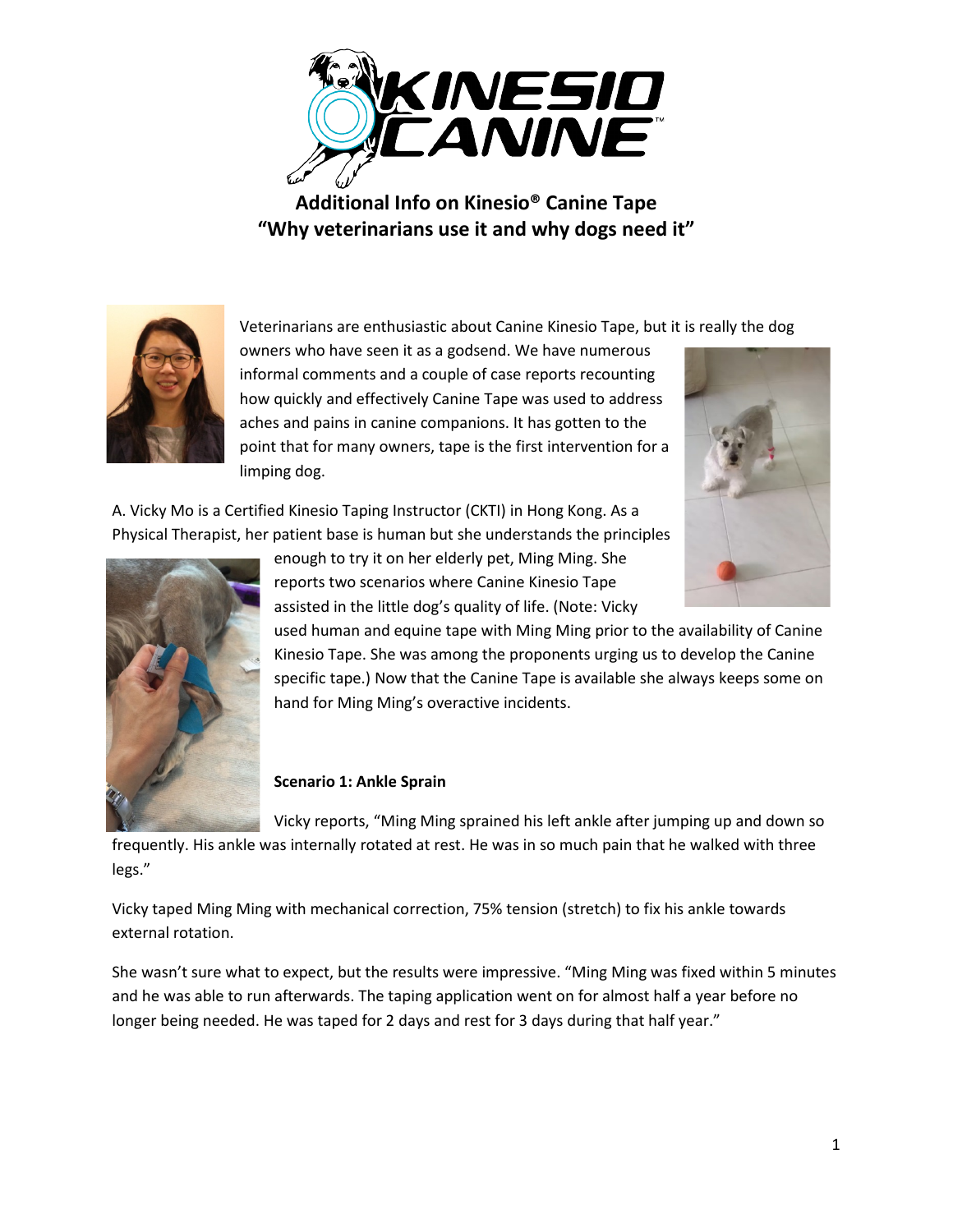

## **Scenario 2: Muscle Weakness**

In this case, Ming Ming's right gluteus muscle was weak resulting in a mild limping gait. He was unable to jump onto the sofa. Therefore, Vicky taped him with under active muscle correction, 35% tension, over the gluteus maximus. He was able to jump onto the sofa afterwards.

This taping application lasted for one month before weaning off the tape. Each time he was taped for 4-5 days, once a week.

B. Leigh Tracy, COTA, CKTI, is based in Wisconsin. She participates in animal companion therapy, bringing her two canine associates to hospitals and nursing homes to calm and cheer patients with their



positive attitudes and gentle natures.

In January, Leigh contacted us. "Cooper is my very loving and exuberant Cavalier King Charles Spaniel. He is always happy with his toothless smile and his grade 6 murmur. We rescued him from a deplorable puppy mill situation. His heart is full of gratitude and is always ready to love.

"One day he was not his normal self. He was very quiet, not eating, and limping. I kept a close eye on him the entire evening. When it was time for bed I noticed he would only lie in the big dog's super comfy bed on his right side. If I flipped him to his left he switched immediately over to his right. That gave me a good indication it was his left hip."

Leigh did a quick consult with her friend Vicky in Hong Kong. "She told me

to put the Kinesio Tape on the dog without shaving it. Cooper's fur is not too thick. He just had a groom and we keep him short and tidy. It was ideal."

She anchored a "y" cut on the Biceps Femoris proximal



to distal and another "y" a little bit lower. He was a bit wiggly but was a good sport about it. "Definitely more difficult than treating a human but the payoff of a warm kiss on the nose was all the payment I needed. He continued to lie in our Golden Retriever's large comfy bed and I covered him



with a blanket for the night to keep that hip warm. He slept soundly all night."

When Leigh came downstairs to take them out and feed them at 5:30 am "he ran around the kitchen and up/ down the stairs! He could not do that the night before!! No limping and no indication of pain!" She got no pain response when palpating the left hip. "He went outside to go to the bathroom and was